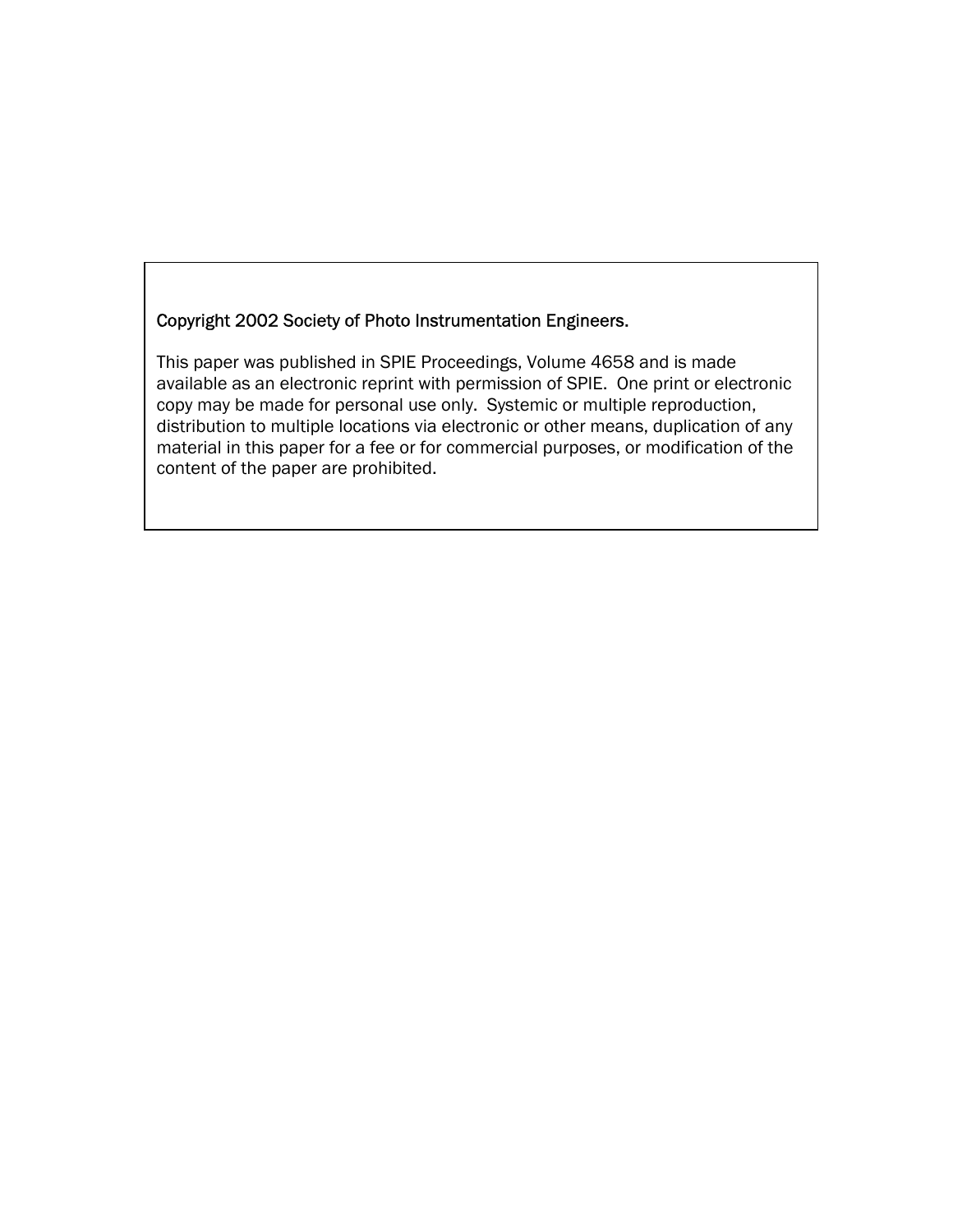# **Advances in Polarization Based Liquid Crystal Optical Filters**

Xiaowei Xia, Jay E. Stockley, Teresa K. Ewing, Steven A. Serati

Boulder Nonlinear Systems, Inc. 450 Courtney Way, Unit 107, Lafayette, CO 80026

#### **ABSTRACT**

Liquid crystal tunable filters are gaining wide acceptance in such diverse areas as optical fiber communications, astronomy, remote sensing, pollution monitoring, color generation for display and medical diagnostics. The large aperture and imaging capability of liquid crystal tunable filters represent a distinct advantage over conventional dispersive spectral analysis techniques. Furthermore, benefits of liquid crystal tunable filters over acousto-optic tunable filters include low power consumption, low addressing voltage, excellent image quality and large clear aperture. We discuss polarization interference filters based on liquid crystal tuning elements. While liquid crystal tunable filters based nematic liquid crystal, using Fabry-Perot and polarization interference effects are commercially developed, only recently has the emphasis been on liquid crystal tunable filters to include current novel developments in high-speed, analog ferroelectric-liquid crystals (FLCs). Compared to nematic liquid crystal, FLC-based tunable optical filters offer fast response time and increased field-of-view.

**Keywords:** Liquid crystal, FLC, tunable filter, polarization interference filter, Fabry-Perot

#### **1. INTRODUCTION**

Liquid crystal tunable filters (LCTFs) are gaining wide acceptance in such diverse areas as optical fiber communications, astronomy, remote sensing, pollution monitoring, color generation for display and medical diagnostics. The large aperture and imaging capability of LCTFs represent a distinct advantage over conventional dispersive spectral analysis techniques. Furthermore, benefits of LCTFs over acousto-optic tunable filters include low power consumption, low addressing voltage, excellent image quality and large clear aperture.

LCTFs based on nematic LC, using Fabry-Perot effects have been extensively studied by groups in Bellcore,<sup>1,2</sup> NTT  $^{3,4}$ and Tohoku University.<sup>5,6</sup> They are currently available from several US vendors, including Boulder Nonlinear Systems, Inc. (BNS). To obtain high-speed liquid crystal Fabry-Perot tunable filters suitable for wavelength division multiaccess optical networks, Johnson's group at the University of Colorado utilized Chiral Smectic LC (CSLC) as the cavity material to obtain microsecond switching speed.<sup>7,8</sup> High-speed ferroelectric liquid crystal (FLC) Fabry-Perot tunable filters were also studied by Patel et. al.<sup>9</sup>. LCTFs based on nematic LC, using polarization interference effects have been fabricated by Kopp *et. al.* for astronomical applications, <sup>10</sup> and by Staromlynska *et. al.* for application in remote sensing.<sup>11</sup> Sharp first demonstrated the feasibility of a continuously tunable Lyot filter using chiral smectic liquid crystals.<sup>12</sup> In this paper, we address extension of the principles involved in tuning LCTFs to include recent development of highspeed, analog ferroelectric-liquid crystals (FLCs). There are two compelling arguments for considering ferroelectric LCbased tunable optical filters over their nematic LC cousins: fast response time and increased field-of-view. Ferroelectric LC elements have tuning speeds in the 30µs-250µs range, depending on the device thickness, the material used and temperature. This is 10-100 times faster than speeds typically observed in nematic LC mixtures. Unlike nematic LC, the switching mechanism of ferroelectric LC is conducive to acceptance angles that are independent of applied field.

#### **2. POLARIZARTION INTERFERENCE FILTERS**

Both discrete and continuous tunable filters presented subsequently are based on a technique known as polarization interference. In this scheme, the wavelength dependence of polarization induced by multiple-order waveplates is manipulated to produce a wavelength dependent transmission. Polarization interference filters are typically grouped into two classes, Solc and Lyot structures. These two types of filters have competing advantages and disadvantages, and therefore a third type, the Evans split-element filter, is presented as a compromise.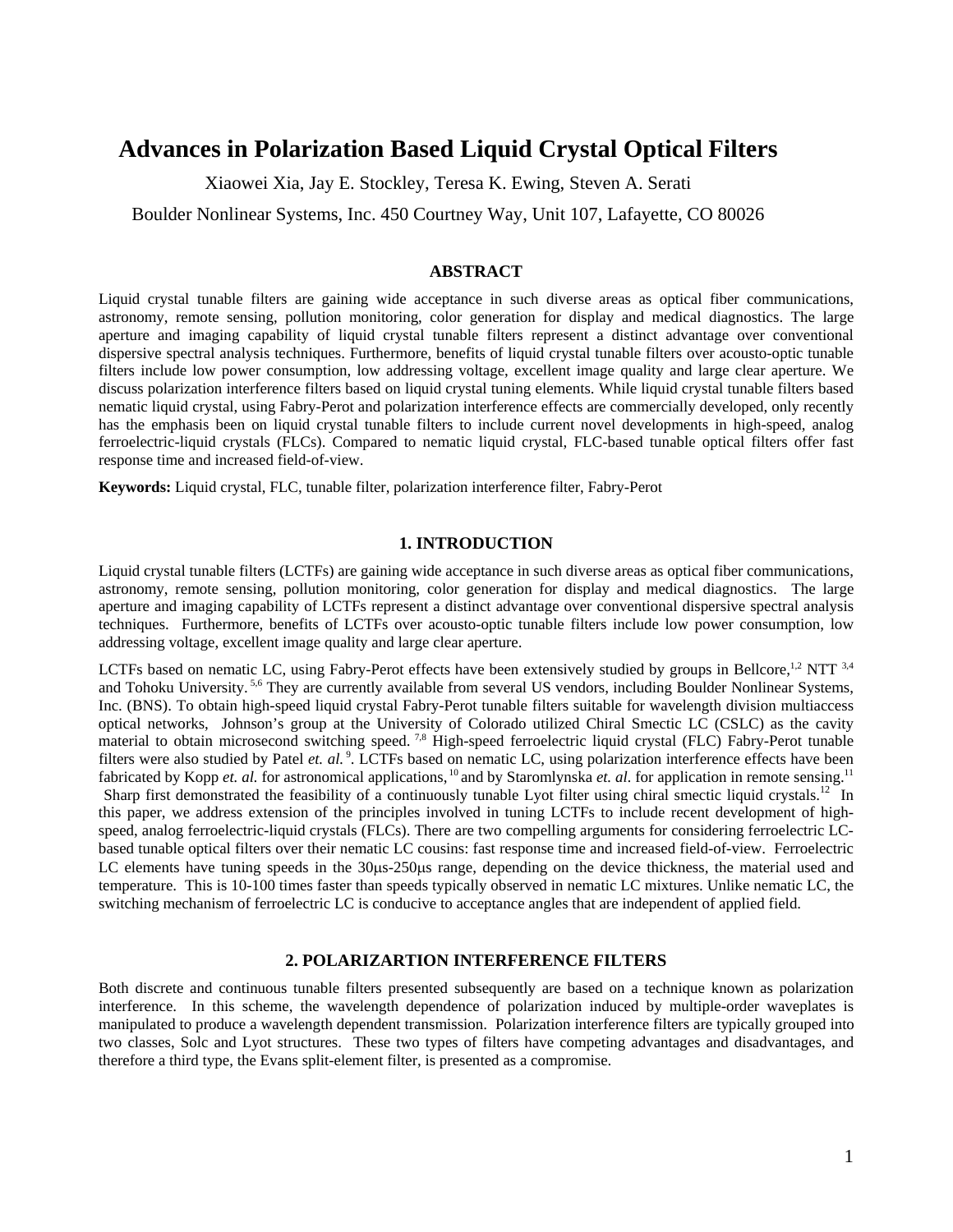#### **2.1 Passive Filters**

The Solc filter 13 consists of a series of *N* identical retarders arranged between two polarizers. Complex field amplitudes are manipulated by the period retarder structure that, when interfered at the exit polarizer, produce a spectrally replicated band-pass transmission. There are two types of Solc configurations, folded and fan. In a folded Solc filter, the optical axis of each subsequent retarder in the stack rocks back and forth at some angle  $(+/- \alpha)$ . In a fan Solc filter, the optic axis of each subsequent retarder rotates clock-wise  $(1\alpha, 2\alpha, 3\alpha, 4\alpha \dots)$ . While throughput is high for a Solc-type filter (with only two polarizers), the finesse (number of pass-band widths in a spectral period) scales linearly with the number of retarders. Consequently, even filters of moderate finesse require a large number of components.

The structures of passive Lyot filters are based on the work of Lyot and Ohmann.<sup>14</sup> These filters are made up of a cascade of filter units, or stages, requiring two linear polarizers (parallel or crossed) bounding a linear multiple-order retarder oriented at 45°. The top of Figure 1 shows a typical stage consisting of polarizer, retarder and polarizer. The filter stage functions as a two-beam (Michelson) interferometer, based on polarization rather than wavefront shearing. The transmission of a single stage, like a Michelson interferometer, is an oscillatory function of the path-lengthdifference. As shown in Figure 1, the thicker the retarder, the narrower the pass bands. By cascading a series of these filter stages, a bandpass filter can be synthesized. Figure 1 also shows the characteristic replicated *sinc* function transmission of a classic Lyot style filter. Note that the spectrum is produced by a geometric relationship (*d, 2d, 4d, 8d)* of retarder thickness in subsequent stages.



Fig. 1: A classic four-stage Lyot-Ohmann polarization interference filter (PIF) and its characteristic transmission spectrum.<sup>15</sup>



 Fig. 2: A two-stage passive Lyot filter (top) and its Evans replacement (bottom).

A Solc filter offers high peak transmission, as it only uses two polarizers, but is complicated by the linear relationship between the number of retarders and the filter finesse. Conversely, the finesse of a Lyot filter increases geometric with the number of retarders, but at the cost of additional polarizers, which reduce the peak transmission of the device. A compromise solution with the most promise is the split-element filter developed by Evans.<sup>16</sup>

Evans introduced the split-element filter as a means of reducing the required number of polarizers in Lyot band-pass filters. A passive, single-stage split-element filter is best compared to a passive two-stage Lyot, as in Figure 2. In the equivalent split-element stage, the high order retarder is divided in half and placed on either side of the low order retarder. In order for the split-element to provide a transmission function identical to the two-stage Lyot filter, the splitelements are parallel and oriented at 45°. The central retarder is oriented parallel to the input polarization, and the exit polarizer is crossed with the input polarizer. Finally, an additional quarter-wave of retardation is required in each splitelement in order to obtain the Lyot spectrum. Figure 3 shows the relationship between filter finesse and the number of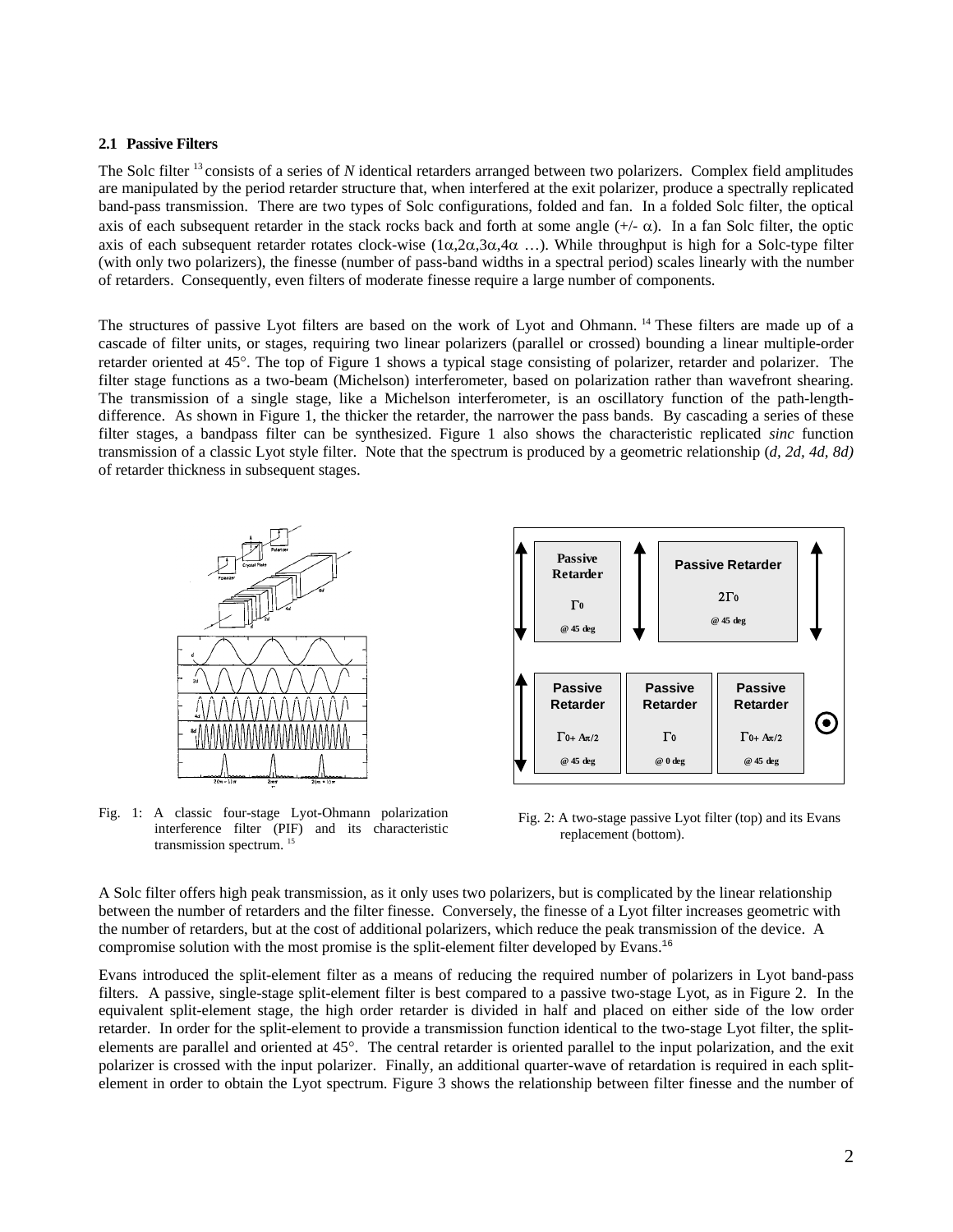polarizers required for each of the three types of filters. Likewise, Figure 4 shows the relationship between the number of retarders needed and the filter finesse.



Fig. 3: Number of polarizer required for various PIF structures. polarization interference effects.



Fig. 4: Number of retarders required for various PIF structures.

#### **2.2 Discretely Tunable Filters**

Tuning the wavelength of peak transmission in the Lyot polarization interference filter (PIF) requires changing the pathlength difference, or retardance, of each filter stage. This is precisely how PIFs are tuned using homogeneously aligned nematic liquid crystal. <sup>10,11</sup> Application of an electric field in a nematic device produces an analog variable retardation. It is therefore quite obvious how a passive PIF can be retrofitted to be active with nematic LC. Conversely, the electrooptic response of a homogeneously aligned FLC device functions as a fixed retarder with variable orientation. The mechanism for tuning a PIF is therefore not obvious. However, SmC\* FLC cells can be made to function as two-state binary variable retarders. Figure 5 shows, a two-state SmC\* FLC device, cascaded with a passive linear retarder functions as a binary variable retarder. With 22.5° tilt materials, the FLC is oriented parallel/perpendicular to the input polarization in the off-state, with no effect on the transmitted spectrum. In the on-state, the FLC optic axis is parallel/perpendicular to that of the multi-order passive retarder. This sum/difference retardance shifts the center wavelength of the transmitted spectrum. Using this method and multiple Lyot stages, a number of discrete wavelength shifts can be generated. In many instances this quasi-continuous tuning is sufficient and can be implemented more simply than true analog tuning.



Fig. 5: A two-state tunable filter using 22.5° tilt FLC material (top) or 45° tilt FLC material (bottom).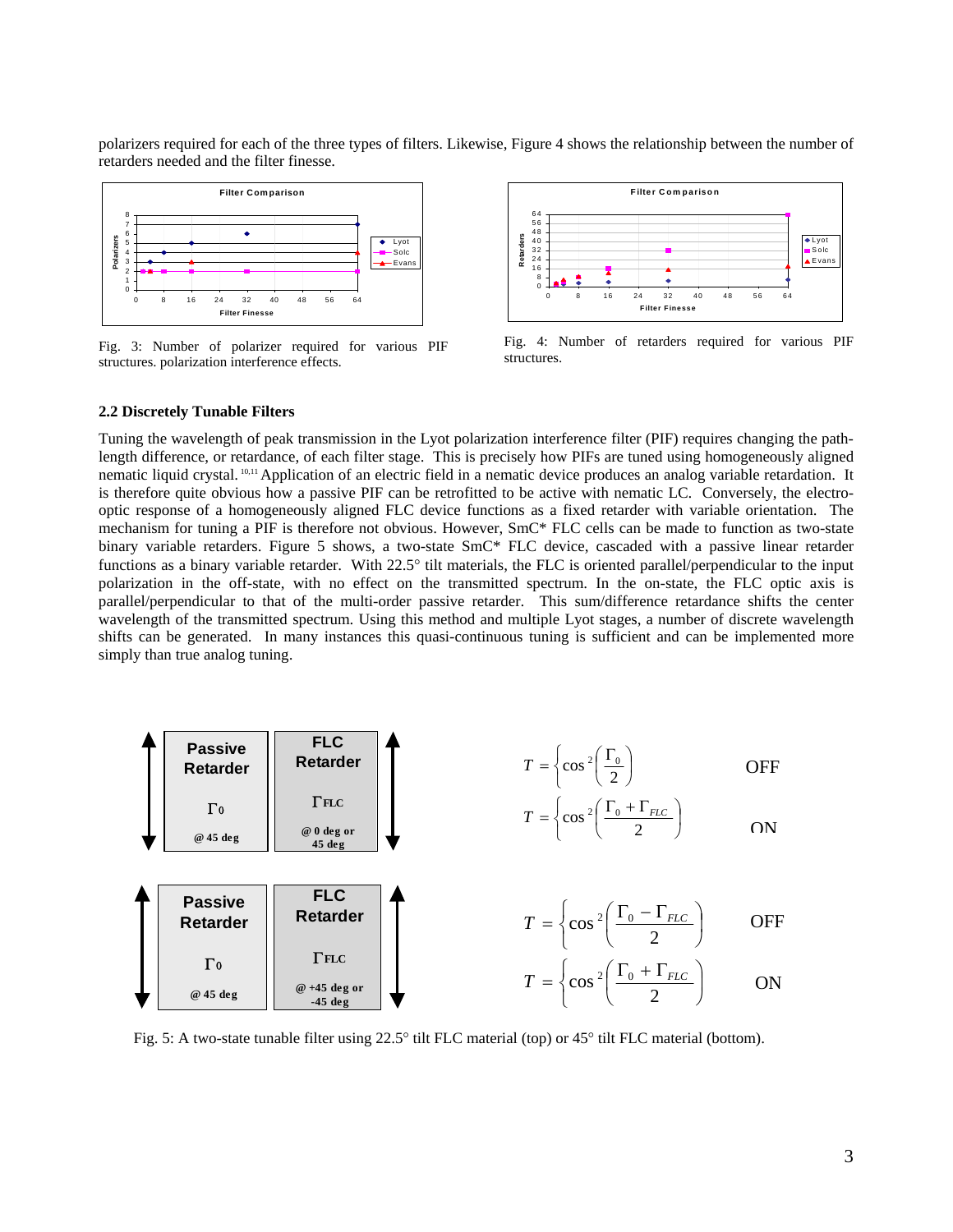Multi-state discrete switching can also be accomplished using 45° tilt FLC materials, as shown in Figure 5 (bottom). There are some significant benefits to using these materials for tuning filters. First, unlike the filters made with 22.5° tilt materials, 45° tilt FLC used in a multi-stage filter containing *m* devices produce 2*<sup>m</sup>* unique states. Secondly, since the active retarder made with 45° tilt material shifts the spectrum in both states (either positive or negative), it can accomplish the same total spectral shift as a 22.5° tilt material, but at half the retardance, and therefore half the thickness. This can become quite valuable in the IR, where the devices can otherwise become quite thick.

The actual number of devices required to discretely tune a Lyot filter depends on the number of wavelength bands, the required location of the center wavelengths and the wavelength operating band (Free-spectral-range (FSR)). The latter is a consequence of the chromatic nature of the tuning elements, both for nematic and FLC tunable filters. A requirement of a large tuning range is equivalent to requiring that the active retarders function quasi-achromatically throughout the FSR. For example, tuning a filter by FSR/2 requires a half-wave shift is the lowest order stage, followed by a full-wave, two-waves, four-waves, eight-waves of shift and so on in the highest order stages. By neglecting multiple full-wave retardance shifts, the filter does not strictly maintain the geometric Lyot relationship. However, for operation over narrow FSRs, the additional stray light incurred by peak/null misalignment can be quite small.

#### **2.3 Continuously tunable filters**

Feasibility for producing a high-speed broadband continuously tunable PIF is the product of a great deal of research, in diverse areas of polarization optics. This includes not only Lyot and Ohmann's original work, but also the development of rotative tuning schemes, achromatic elements, methods for reducing the required number of polarizers, and of course, chiral smectic liquid crystal development. These significant developments have made PIF tunability using homogeneously aligned FLC devices possible.<sup>12</sup>

The method for obtaining continuous tunability using rotative retarders is achieved by bounding a rotative half-wave retarder by quarter-wave retarders to form a variable retarder  $(QHQ)$ .<sup>17</sup> The tuning mechanism of the QHQ structure is very straightforward. The input light passes through a linear polarizer followed by a multi-order retarder, oriented at 45°. The retarder induces a wavelength dependent phase shift between orthogonal, equal amplitude field components manifested in a wavelength dependent polarization ellipticity. An achromatic quarter-wave retarder (oriented parallel to the input polarizer) analyzes this ellipticity, producing linear polarizations with wavelength dependent output angles. Thus the orientation of the exit polarizer determines the wavelength of peak transmission. Rotating this polarizer through 180° scans the filter through a full FSR. In practice, mechanical rotation of an exit polarizer is slow and impractical. A practical alternative is the addition of a rotating achromatic half-wave retarder preceding a fixed exit polarizer. The tunable half-wave retarder selects the desired wavelength and aligns its linear polarization output with the exit polarizer.

Electronically controlled variable retardation can be achieved using an FLC device bounded by passive quarter wave retarders. A Lyot PIF stage is tuned by cascading this zero-order active retarder with a multi-order passive retarder. Since a retarder oriented parallel to a linear polarizer has no effect on the transmitted spectrum, one of the quarter wave retarders can be omitted. The resulting tunable stage is shown in Figure 6. This analog tuner stage minimizes the number of active devices required to achieve a FSR of tuning, while simultaneously enhancing the optical tuning bandwidth through chromatic compensation.



Fig. 6: A single element continuous FLC tuner

| <b>Passive</b><br>Retarder | <b>Passive</b><br>Retarder       | <b>FLC</b><br>Retarder  | <b>FLC</b><br>Retarder   |  |
|----------------------------|----------------------------------|-------------------------|--------------------------|--|
| $\Gamma_0/2$               | <b>Achromatic</b><br>Quarterwave | <b>Half-wave</b>        | <b>Half-wave</b>         |  |
| @ 45 deg                   | $@0$ deg                         | @ 90 deg -<br>112.5 deg | @ 0 deg -<br>$-22.5$ deg |  |

Fig. 7: A dual element continuous FLC tuner.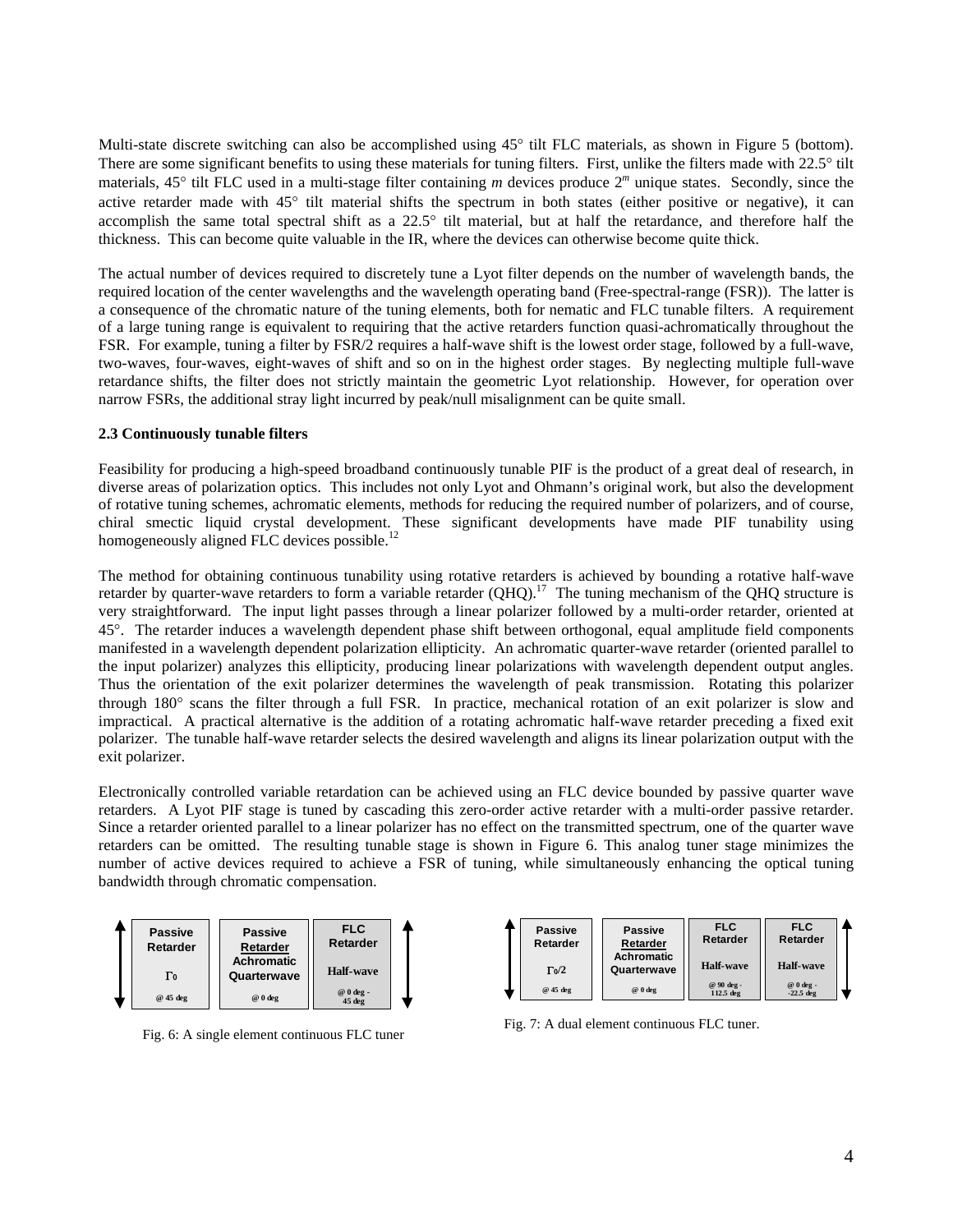Tuning each filter stage through it's respective FSR requires analog rotation of the achromatic half-wave retarder by 90° (from -45° to + 45°). For narrow FSR filters, achromatic operation of the tuning elements is achieved with zero-order retarders. Analog tunability is realized quite simply by using a homogeneously aligned SmA\* device as the rotative half-wave retarder. Near ideal operation of such a filter can be achieved over bands less than 100nm in the visible, where an FLC retarder functions quasi-achromatically.

To date, a full FSR of analog tunability with a single FLC device has been limited by the inadequacy of available SmA\* materials. Furthermore, zero-order retarders are not sufficiently achromatic for tunability over broad bands. One of the effects of tuner chromaticity is the reduction in rotary efficiency, at the expense of an increased ellipticity. A consequence of this fact is that a rotation of  $90^\circ$  is inadequate to tune the filter through a FSR at all wavelengths. Therefore, narrow gaps in the tunable ranges appear, unless a rotation exceeding 90° is used.

The continuous dual-element tuner, shown in Figure 7, utilizes two FLC active retarders to both achieve a FSR of tunability and to compensate for chromatic effects in broadband filters.

#### **2.4 Field-of-view of polarization interference filters**

Filters, such as Fabry-Perot resonators, thin-film interference filters and polarization interference filters all exhibit limited acceptance angles. This is because the spectral pass-band is shifted, due to the change in optical path length for light off-normal. For isotropic filters, the absolute optical path length in a particular layer depends upon the angle of incidence, while it is the path length difference between ordinary and extraordinary waves that is angle dependent in a PIF.

The field-of-view (FOV) of a filter is specified as corresponding to a tolerable percentage shift of a passband. The spectral shift for an isotropic thin-film filter is given by:

$$
\Delta \lambda = -\frac{\lambda_0 \sin^2 \theta}{2\overline{n}^2}
$$

Where *n* is the index of refraction in a particular filter layer,  $\theta$  is the incidence angle, and  $\lambda_0$  is the design wavelength at normal incidence. Though simple, this equation illustrates several important facts. First, the spectral shift is independent of the thickness of the layer, or the resolution of the filter. Consequently, a high-resolution filter will show a much larger percentage spectral shift with incidence angle than a low-resolution filter. Second, the filter passband is, in general, blue shifted with non-normal incidence due to the reduction in retardance. Third, high-index layers can be used to improve the acceptance angle of the filter. Finally, the acceptance angle of isotropic thin film filters is independent of azimuth angle. This fact is especially important when compared thin-film filters to PIFs.

In a PIF, the phase difference between ordinary and extraordinary waves in a retarder plate is dependent upon the angle of incidence. The spectral shift in a simple Lyot filter is given by

$$
\Delta \lambda = -\frac{\lambda_0 \sin^2 \theta}{2\pi^2} \left( 1 - 2 \cos^2 \phi \right)
$$

where  $\phi$  is the azimuth angle with respect to the optic axis. Clearly, there is a strong dependence of spectral shift on azimuth angle, unlike the isotropic filter. For a filter that must accept a cone of light, the worst case azimuth angle is used to specify the FOV of a simple Lyot filter. Using the angles  $\phi = 0^{\circ}$ , 90°, the FOV is found to be identical in magnitude to that of an isotropic filter. However, the spectrum is either red-shifted or blue-shifted depending on whether the "sees" the fast axis or not. Furthermore, the spectral shift vanishes for the case  $\phi = +/- 45^{\circ}$ . Unlike a filter tuned with a nematic LC device, in an FLC-based Lyot PIF, the spectral shift remains constant, independent of electric field and molecular orientation.

Fig. illustrates the transmission spectra for a simple Lyot filter stage (centered at 540 nm) at various angles of incidence (0°, 15°, 30°) and worst case azimuth angle. Of course, these shifts are also representative of shifts occurring with Fabry-Perot and thin film interference filters.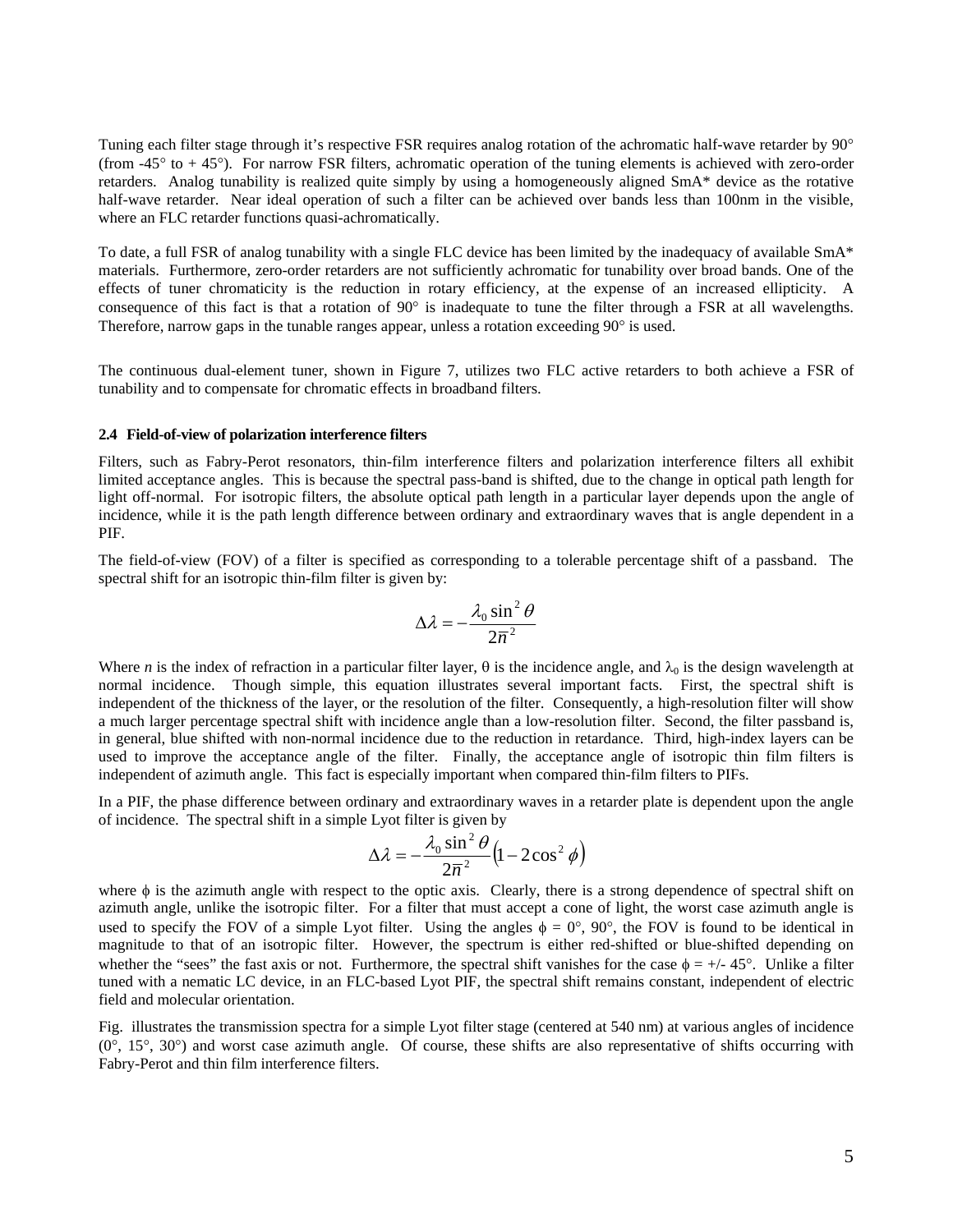

Fig. 8: Spectral shift in a Lyot PIF due to off axis incident light of  $0^{\circ}$ (red), 15°(green) and 30°(blue).

While the FOV of a Lyot PIF is quite large for particular azimuth angles, it is desirable to produce a filter with a large acceptance angle for all azimuth angles. This process is termed "wide-fielding", and is a feature exclusive to PIFs. The feasibility for wide-fielding a retarder is contingent upon the availability of a half-wave retarder (or rotator) which is achromatic over the spectral band of operation. A broadband PIF may require an element that is achromatic over a bandwidth of 300-400nm in the visible. Wide-fielding is achieved by exploiting the azimuthal dependence of the retardation shift with angle off-normal. In a Lyot filter, splitting the multi-order retarder and crossing the optic axes produces a wide-field element. The basic principle is that that a change in retardation accumulated by half of the retarder due to off-axis light is accumulated with opposite sign by the other half.

## **3. HIGH-SPEED ANALOG FLC MODULATORS**

Development of high-speed, analog liquid crystal modulators are essential for further development of liquid crystal optical filters. To this end, analog switching FLC devices were fabricated and their usefulness as filter tuning elements was evaluated. This section highlights a proof-of-principle demonstration of a polarization interference filter (PIF) tuned using an analog switching ferroelectric liquid crystal retarder.

Polarization interference filters (PIFs) designed and fabricated by BNS prior to this effort required three active retarders per Lyot stage to continuously tune through one free spectral range (FSR). Due to the requirement of so many active retarders, the overall filter throughput suffered. During the Phase I effort, high tilt analog switching ferroelectric liquid crystals (FLCs) were investigated. To demonstrate the feasibility of replacing three active tuning elements with a single high tilt analog switching FLC, we constructed a single stage of the tunable analog FLC Lyot-type filter. The filter stage consisted of a 4-wave passive retarder centered at 600 nm, an achromatic quarter-wave retarder, and a high-tilt analog switching FLC half-wave retarder (with a design wavelength of 574 nm), sandwiched between parallel polarizers.

Fig. shows examples of the normalized output spectrum measured for the tunable Lyot stage while various voltages were applied to the analog switching FLC. The spectra were obtained using an optical spectrum analyzer. The transmission spectra shown in Fig. consist of two nulls. With no voltage applied to the analog FLC retarder, one null is in the green, the other at the long end of the red. Each of these nulls blue-shifts with applied voltage, that is that the green null shifts to blue and the red null shifts to green. The filter tunes through one FSR in the green using a single active FLC device.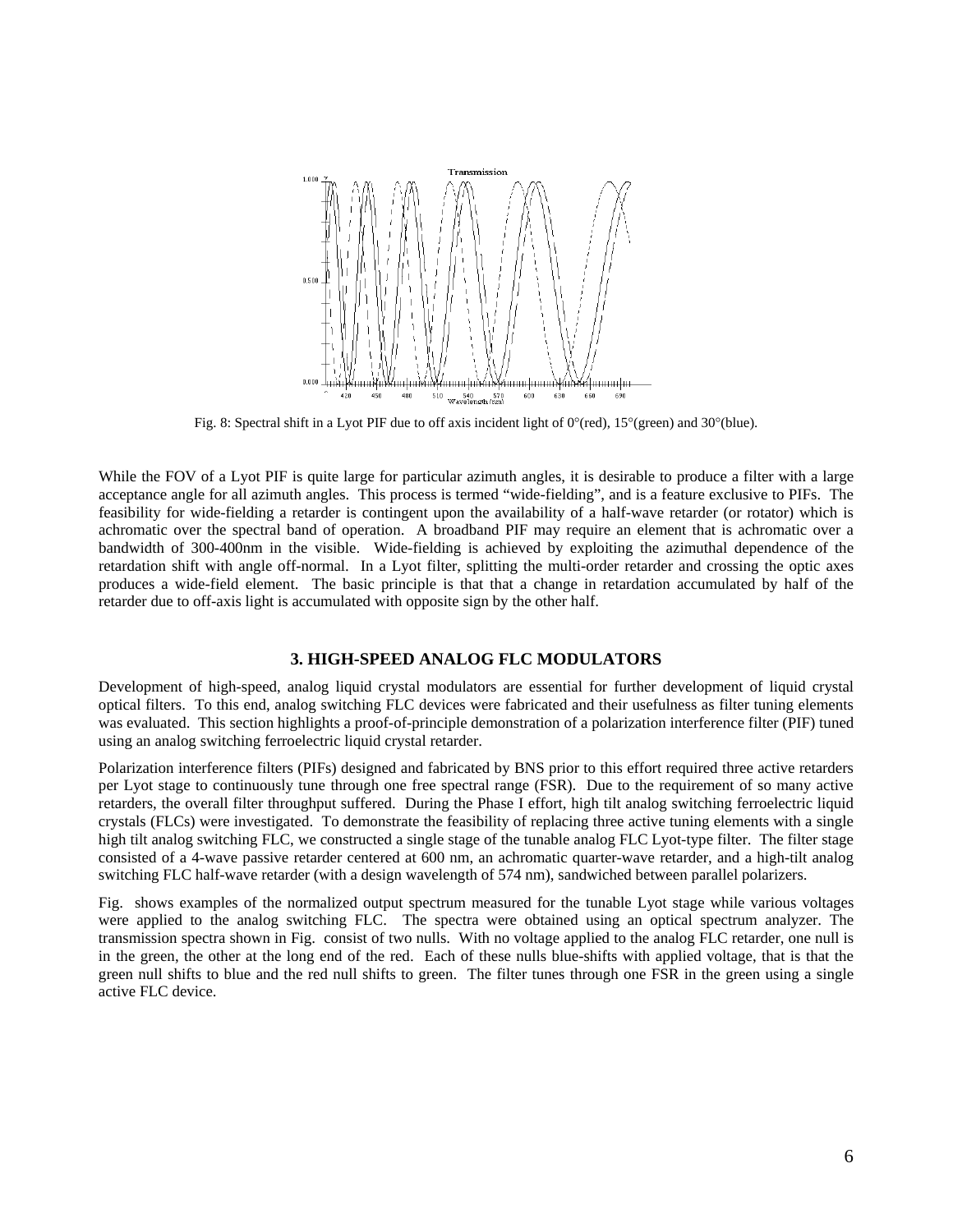

Fig. 9: Experimental spectra for various voltages applied to a high-tilt analog FLC used to tune a single stage Lyot filter.

Table 1 gives the voltage dependence of the two null wavelengths, as measured in the proof-of-principle device. Measurement error is  $\pm 2$  nm.

| <b>Applied Voltage</b> | Green to Blue Null Shift | Red to Green Null Shift |
|------------------------|--------------------------|-------------------------|
| $-10V$                 | 548 nm                   | 695 nm                  |
| 0 <sub>V</sub>         | 537 nm                   | 676 nm                  |
| 0.5V                   | 533 nm                   | $670 \text{ nm}$        |
| 1.0V                   | 529 nm                   | 665 nm                  |
| 1.5V                   | $513 \text{ nm}$         | $630 \text{ nm}$        |
| 1.8V                   | $461$ nm                 | 554 nm                  |
| 3.0V                   | 454 nm                   | 549 nm                  |
| 10 <sub>V</sub>        | $450 \text{ nm}$         | 540 nm                  |

Table 1. Null shift as a function of voltage for the single stage tunable Lyot filter implemented using analog switching FLC.

This prototype filter was not optimized and there is a reduced contrast (from over 100:1 at the extremes to 10:1 in the mid-ranges). This is in part due to the imperfect switching characteristics exhibited by the analog switching FLC (out of plane director switching) and the chromaticity of the waveplate. In addition, Fresnel losses from the elements of the filter stage limited the transmission to about 82% in the visible. This can be improved using antireflection coatings.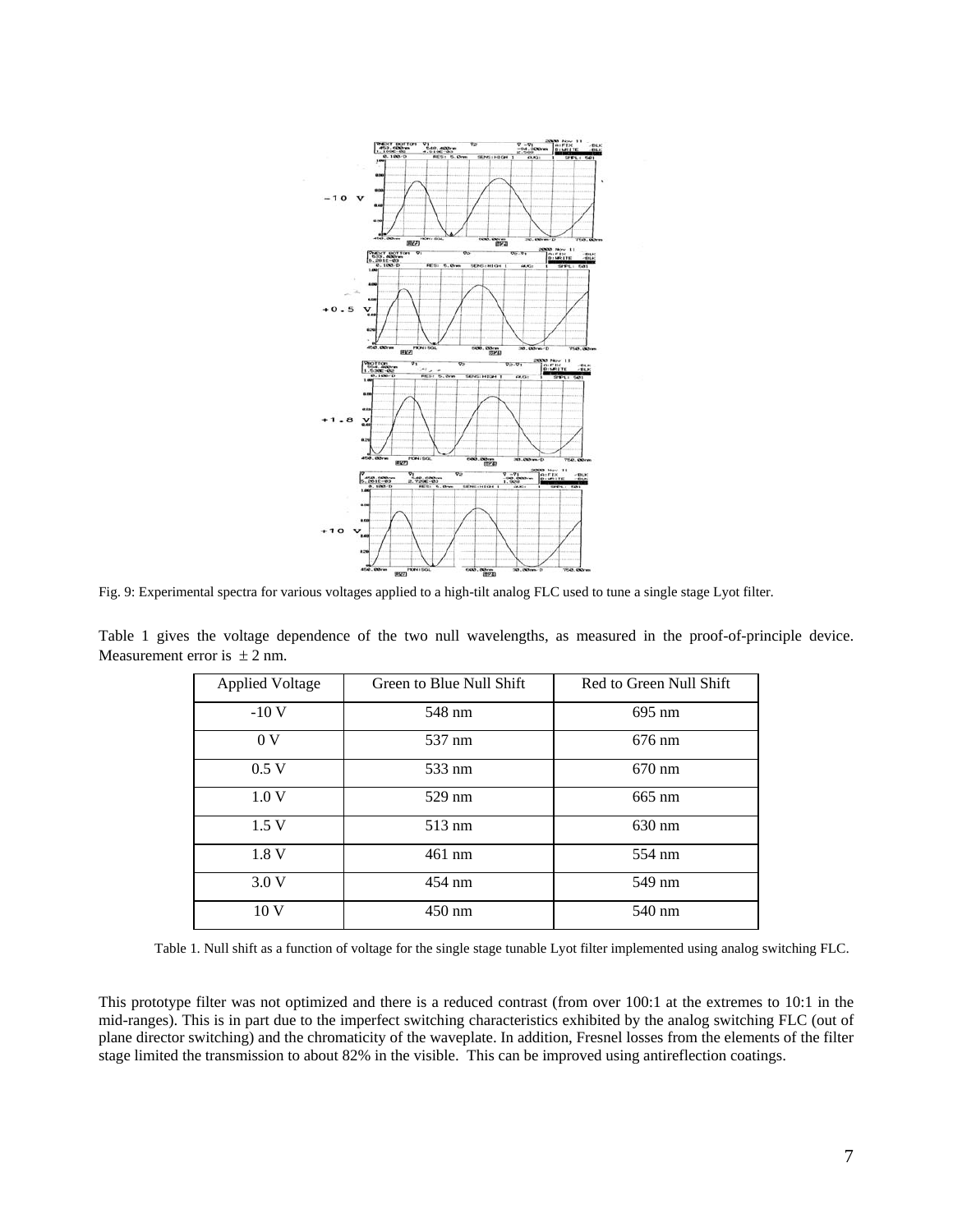Improvements to the analog switching FLC and optimization of the filter design are slated for the future effort. One of the goals is to implement a visible tunable filter exhibiting 1000:1 contrast ratio. The implementation will also take advantage of the increased throughput of the Evans split-element design.

#### **4. CONCLUSION**

We have reviewed the advances in Polarization Based Liquid Crystal Optical Filters. Various kinds of polarization interference filters were discussed. Development of high-speed, analog liquid crystal modulators are essential for further development of liquid crystal optical filters. We have therefore fabricated analog switching FLC devices and evaluated their usefulness as filter tuning elements. We performed a proof-ofprinciple demonstration of a polarization interference filter (PIF) tuned using an analog switching ferroelectric liquid crystal retarder. Our goal is to fabricate a high-speed tunable notch filter that is easy to fabricate, low-cost and flexible enough to address the needs of many diverse applications. These goals place a large demand on the ferroelectric LC material itself.

## **ACKNOWLEDGMENTS**

This research was funded through Air Force Contract F33615-01-C-5406 by Wight-Patterson Air Force Research Laboratory. Boulder Nonlinear Systems is indebted to the past research of Gary Sharp which formed the foundation for the work discussed here. Finally, the authors are grateful to L.C. Chien of the Liquid Crystal Institute at Kent State University for the helpful discussions on new material developments in ferroelectric liquid crystals.

#### **REFERENCES**

- 1. J. S. Patel, M. A. Saifi, D. W. Berreman, Chinlon Lin, N. Andreadakis and S. D. Lee, "Electrically tunable optical filter for infrared wavelength using liquid crystals in a Fabry-Perot etalon," *Appl. Phys. Lett.* **57**, pp.1718-1720, 1990.
- 2. J. S. Patel and M. W. Maeda, "Tunable polarization diversity liquid-crystal wavelength filter," *IEEE Photon. Technol. Lett.* **3**, pp.739-740, 1991.
- 3. K. Hirabayashi, H. Tsuda and T. Kurokawa, "Narrow-band tunable wavelength-selective filters of Fabry-Perot interferometer with a liquid crystal intracavity," *IEEE Photon. Technol. Lett.* **3**, pp.213-215, 1991.
- 4. S. Matsumoto, K. Hirabayashi, S. Sakata and T. Hayashi, "Tunable wavelength filter using nano-sized droplets of liquid crystal," *IEEE Photon. Technol. Lett.* **11**, p.442, 1999.
- 5. H. Yoda, Y. Ohtera, O. Hanaizumi, S. Kawakami, "Analysis of polarization-insensitive tunable optical filter using liquid crystal: connection formula and apparent paradox," *Opt. and Quantum. Electron.* **29**, pp.285-299, 1997.
- 6. Y. Ohtera, H. Yoda and S. Kawakami, "Analysis of twisted nematic liquid crystal Fabry-Perot interferometer filter (TN-FPI) based on the coupled mode theory," *Opt. and Quantum. Electron.* **32**, pp.147-167, 2000.
- 7. A. Sneh, K. M. Johnson and J-Y Liu, "High-speed wavelength tunable liquid crystal filter," *IEEE Photon. Technol. Lett.* **7**, pp.379-381, 1995*.*
- 8. Y. Bao, A. Sneh, K. Hsu, K. M. Johnson, J-Y Liu, C. M. Miller, Y. Monta and M. B. McClain, "High-speed liquid crystal fiber Fabry-Perot tunable filter," *IEEE Photon. Technol. Lett.* **8**, pp.1190-1192, 1996*.*
- 9. J. S. Patel, "Electricity tunable ferroelectric liquid-crystal Febry-Perot filter," *Opt. Lett.* **17**, pp456-458, 1992.
- 10. G. A. Kopp, M. J. Derks, D. F. Elmore, D. M. Hassler, J. C. Woods, J. L. Streete, and J. G. Blankner, "Tunable liquid-crystal filter for solar imaging at the He I 1083-nm line," *Appl. Opt.* **36**, pp.291-296, 1997*.*
- 11. J. Staromlynska, S. M. Rees, and M. P. Gillyon, "High-performance tunable filter," *Appl. Opt.* **37**, pp. 1081-1088, 1998*.*